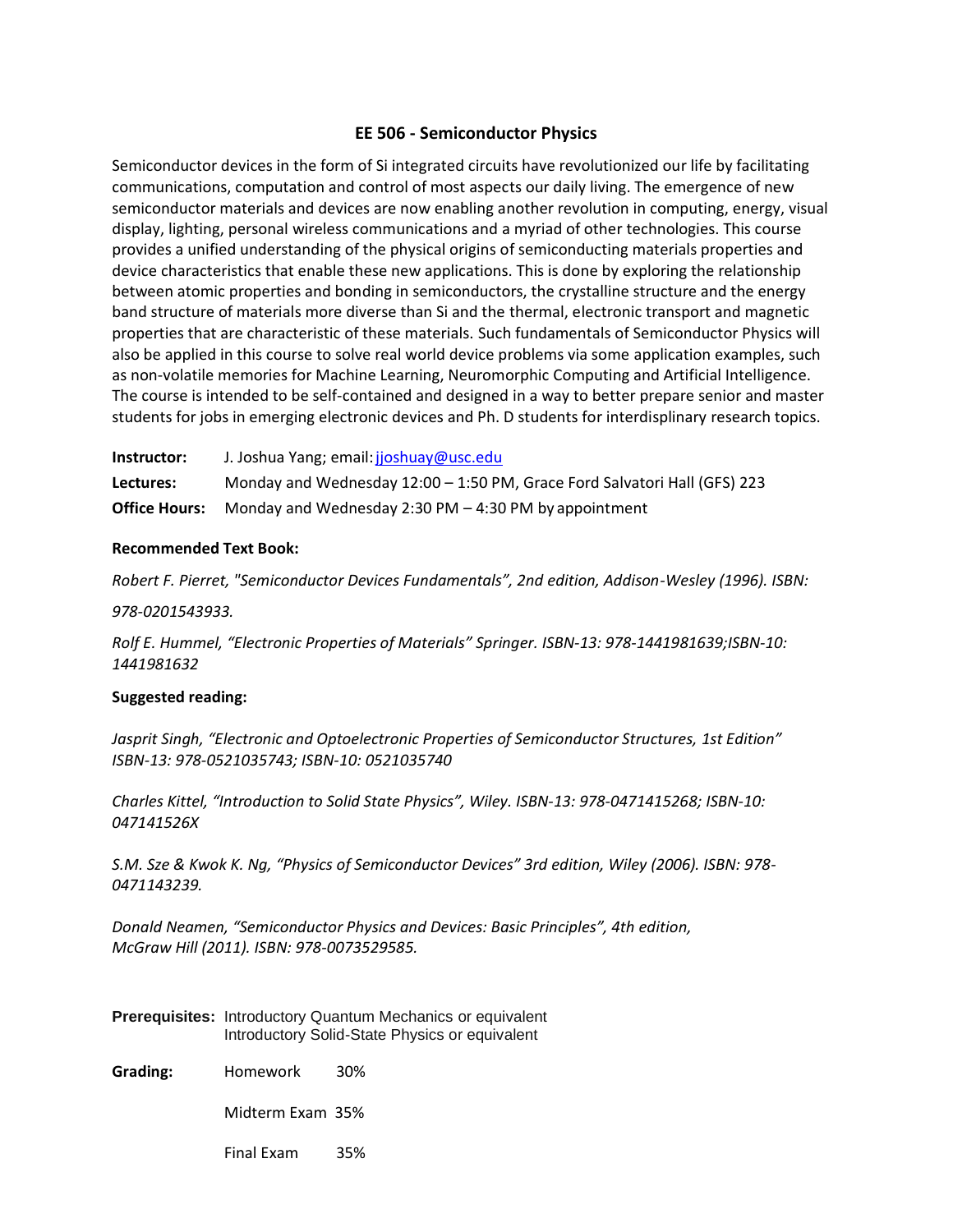# **Course Schedule: A Weekly Breakdown**

|              | <b>Topics/Daily Activities</b>                                             | <b>Readings/Preparation</b>                     | <b>Deliverables</b>        |
|--------------|----------------------------------------------------------------------------|-------------------------------------------------|----------------------------|
| Week 1       | Logistics and courses<br>overview                                          | Lecture Notes                                   |                            |
| Week 2       | Semiconductor models                                                       | <b>Lecture Notes</b>                            | Homework                   |
| Week 3       | Carrier concentration                                                      | Lecture Notes                                   | Homework                   |
| Week 4       | Carrier transport and<br>Equation of states                                | <b>Lecture Notes</b>                            | Homework                   |
| Week 5       | Heterojunctions                                                            | <b>Lecture Notes</b>                            | Homework                   |
| Week 6       | metal-semiconductor<br>contact                                             | <b>Lecture Notes</b>                            | Homework                   |
| Week 7       | Midterm exam                                                               | <b>Review Lecture Notes and</b><br>Homeworks    | exam                       |
| Week 8       | <b>MOSFET fundamentals</b>                                                 | Lecture Notes                                   | Homework                   |
| Week 9       | Magnetic properties                                                        | <b>Lecture Notes</b>                            | Homework                   |
| Week 10      | <b>Thermal and Optical</b><br>properties                                   | <b>Lecture Notes</b>                            | Homework                   |
| Week 11      | <b>Emerging memory</b><br>devices beyond CMOS                              | Lecture Notes                                   | Homework                   |
| Week 12      | <b>Emerging logic devices</b><br>beyond CMOS                               | <b>Lecture Notes</b>                            | Homework                   |
| Week 13      | <b>Experiments on emerging</b><br>memory devices                           | Hands on experiments                            | <b>Experimental report</b> |
| Week 14      | <b>Applications for Machine</b><br>learning and Artificial<br>Intelligence | <b>Lecture Notes</b>                            | Homework                   |
| Week 15      | <b>Experiments on Machine</b><br>Learning accelerators                     | Hands on experiments                            | <b>Experimental report</b> |
| <b>FINAL</b> | Final exam                                                                 | <b>Reviewing Lecture Notes</b><br>and Homeworks | exam                       |